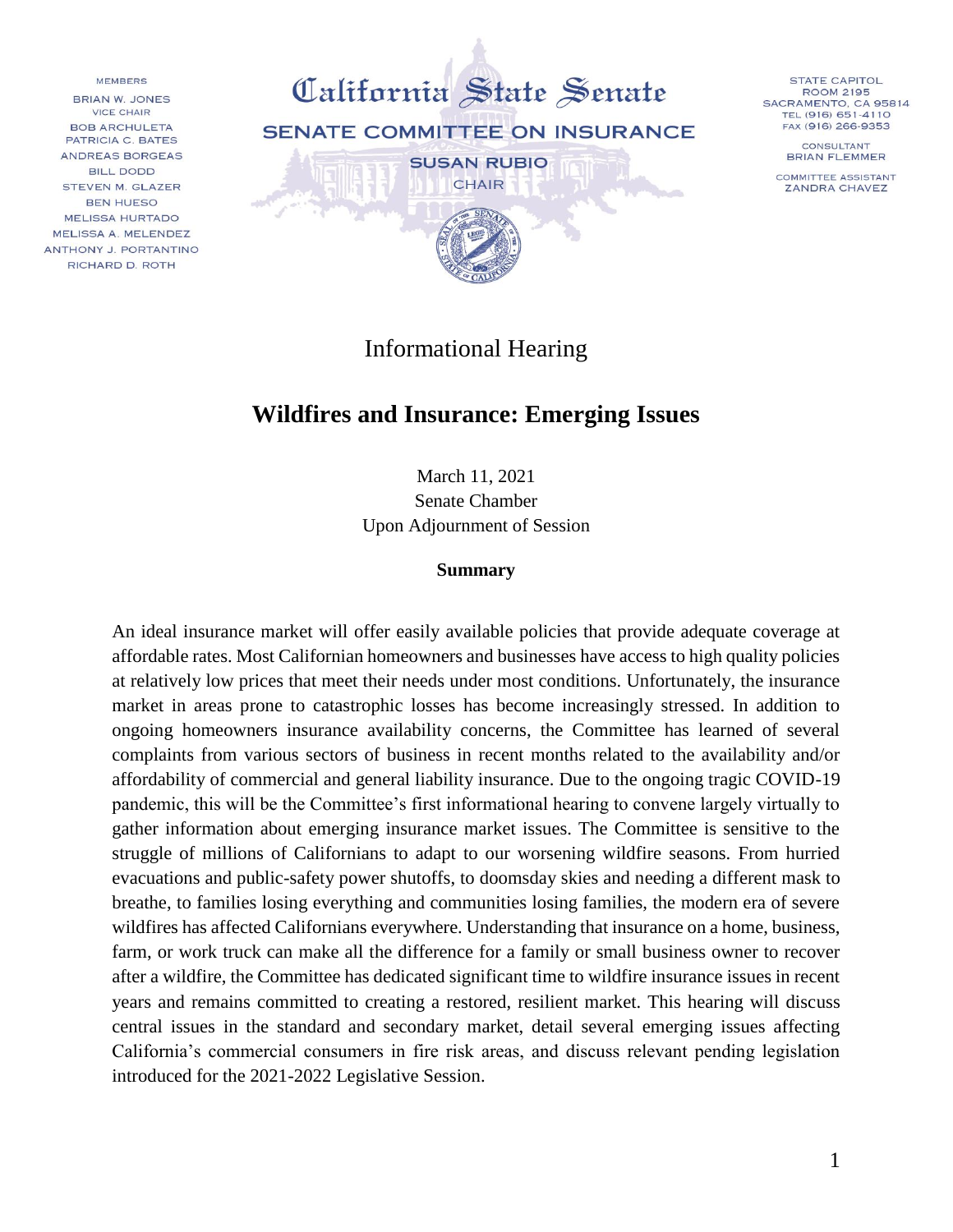#### **Introduction**

The chief emergent issue for many California insurance consumers remains the impact of climate change on wildfire risk, and the resulting long term fallout in the form of increased insurer nonrenewals, a growing secondary market, and more expensive policies. The 2017, 2018, and 2020 California wildfires set records for area burned, structures destroyed, and lives lost. Some records that stood for decades were broken and broken again in this short time span. The more than \$30 billion in insured losses over these three years sent a clear signal that the existing assessment of wildfire risk in years prior was incomplete and California's fire risks underestimated. The desire to better understand and predict the effects of climate change on wildfire and other risks has led to a renewed conversation on the role of the insurance industry in reducing climate risk, both financially and literally. The Committee has often received testimony that reducing risk of loss through aggressive mitigation is a key factor to making insurance more affordable and to growing the voluntary market. While this hearing intends to look closely at specific market issues that have recently arisen or worsened and their impact on California's businesses and homeowners, emerging issues should be framed by the past and ongoing work of the Governor, Legislature, and California Department of Insurance (CDI) to quantify and reduce the impacts of climate risk in order to stabilize the market.

In addition to numerous legislative hearings over the last several years, many other efforts have been made to address wildfire risk. CDI released its own report in December 2017 (["CDI 2017](http://www.insurance.ca.gov/0400-news/0100-press-releases/2018/upload/nr002-2018AvailabilityandAffordabilityofWildfireCoverage.pdf)  [Report"](http://www.insurance.ca.gov/0400-news/0100-press-releases/2018/upload/nr002-2018AvailabilityandAffordabilityofWildfireCoverage.pdf)). In August 2018, the RAND Corporation and GreenwareTech released a study as part of California's Fourth Climate Change Assessment that raised several issues that directly relate to insurance access and affordability (["RAND Climate Change](http://www.climateassessment.ca.gov/techreports/docs/20180827-Forests_CCCA4-CNRA-2018-008.pdf) Assessment"). This study compared the insurance market in certain areas of the Sierra Foothills and San Bernardino County and used a combined wildfire model with climate projections to assess the potential impact of climate change on the homeowners insurance market. One of the authors, Lloyd Dixon, PhD, appeared at this Committee's October 30, 2018 hearing to discuss their findings. The authors found that the average number of acres burned annually in specified areas of the Sierra Foothills will double by midcentury and, absent aggressive improvements in carbon emissions, double again by the end of the 21st century. Governor Gavin Newsom's Strike Force released its report, [Wildfires and](https://www.gov.ca.gov/wp-content/uploads/2019/04/Wildfires-and-Climate-Change-California%E2%80%99s-Energy-Future.pdf)  [Climate Change: California's Energy Future](https://www.gov.ca.gov/wp-content/uploads/2019/04/Wildfires-and-Climate-Change-California%E2%80%99s-Energy-Future.pdf) on April 12, 2019, including some discussion of insurance-related issues. The [Commission on Catastrophic Wildfire Cost and Recovery submitted](http://opr.ca.gov/docs/20190618-Commission_on_Catastrophic_Wildfire_Report_FINAL_for_transmittal.pdf)  [its Final Report](http://opr.ca.gov/docs/20190618-Commission_on_Catastrophic_Wildfire_Report_FINAL_for_transmittal.pdf) to the Legislature on June 18, 2019, and which contained several homeowners insurance and utility liability recommendations. Additionally, see Appendix A for a list of recently enacted legislation aimed at increasing insurance access, adequacy, and affordability.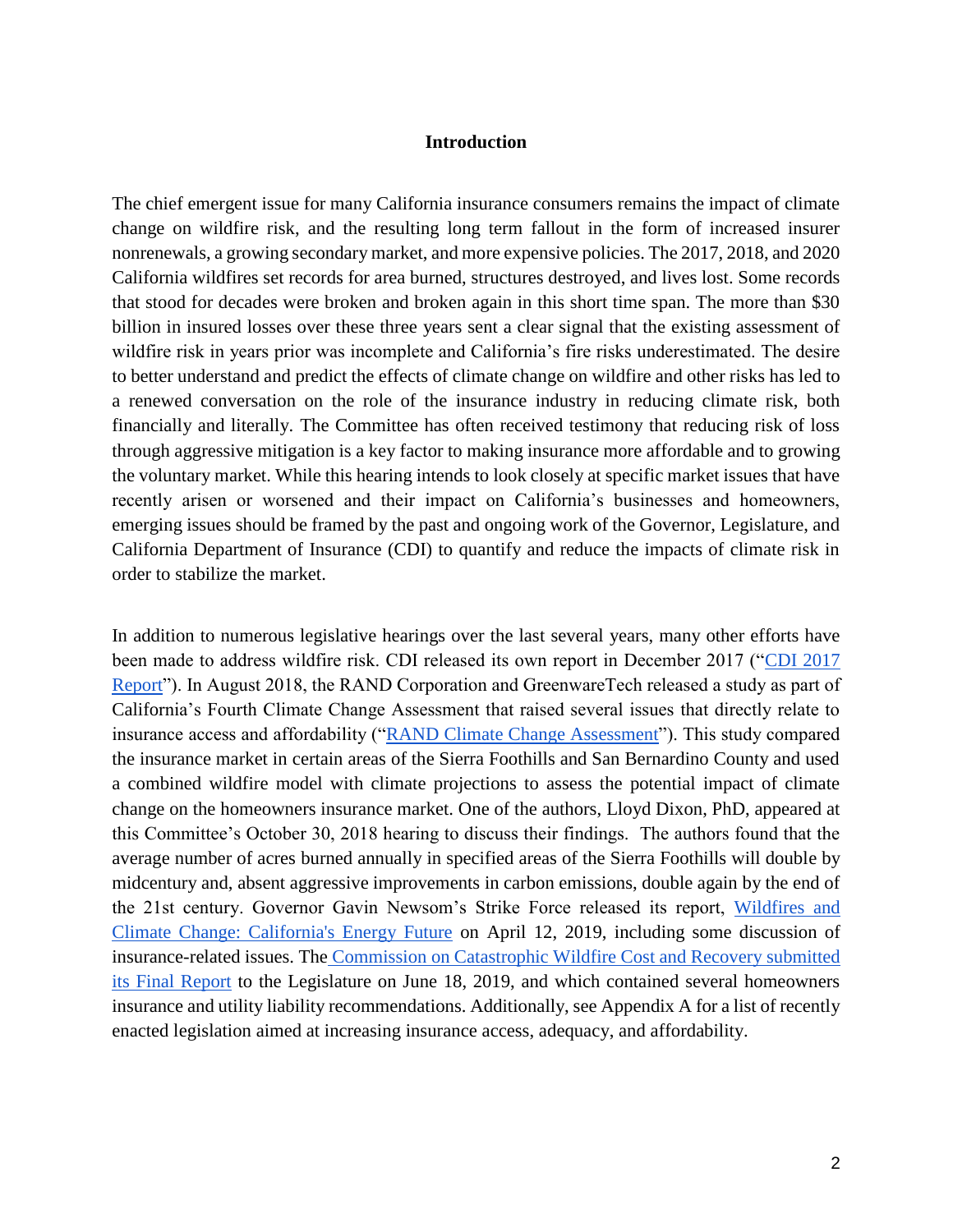Insurance, naturally, deals with the financial ramifications of catastrophes after they occur; but the industry and regulators in California and throughout the country appear to be focusing on the resiliency aspect of the business with new found energy. Prevention, mitigation, and risk reduction appear front of mind in large state and national conversations. As an example, after holding multiple informational hearings, Insurance Commissioner Ricardo Lara, published draft regulations on February 23, 2021 (REG-2020-00015) related to the inclusion of mitigation in rating plans and the use of wildfire risk models. These regulations would amend the rate filing process to require an insurer to submit a rate based on a rating plan or wildfire risk model beginning in 2023, and would require the model or rating plan to consider and account for certain mandatory factors in community-level mitigation and property-level mitigation efforts. The regulations also leave the door open to collaboration with industry, as it allows insurers to propose the use of a model or rating plan with additional optional factors, subject to Commissioner approval, that the insurer can "demonstrate are substantially related to risk of wildfire loss."

An insurer would do this by studying loss trends in their own loss data, and by running their data through a wildfire risk model, in order to identify factors that result in different outcomes in past wildfire losses or in a modeled projection, and submit these findings during ratemaking. Roger Grenier Ph.D., of the a risk modeling and data analysis company AIR Worldwide, testified at the Committee's February, 2020 hearing, and described the modeling process this way:

"The model begins by first creating an ignition, and then simulates the effects of wind and weather, fire spread, fire suppression, and the physical characteristics of the structures. It considers the impact on the fuel load from multi-year cycles of rainfall and drought, creating a catalog of events that are physically realistic and statistically consistent with the historical record. The model considers many thousands of events, including those that have not yet occurred, but could occur. In addition, the model fills a critical gap in the historical record by including events similar to events that have occurred in the past, but on today's exposure."

It's a complicated process, but if used effectively modeling could create a beneficial feedback loop that would allow the state to better its hardening recommendations over time. A potential initial challenge, however, could be the coordination of public data collection efforts at the state and local level to ensure enough of the right information is being collected, equitably, to study mitigation's impact on risk over time. We must remember that models are not predictions, but probabilities, and they are only as good as the data inputs. Equitable and uniform collection of wildfire risk data across the state on things such as home construction materials, defensible space inspections and adherence, and the installation of home hardening features will be critical to ensuring the models are as accurate as possible for all consumers, and that what we learn from them does not disparately impact or exclude information from disadvantaged communities.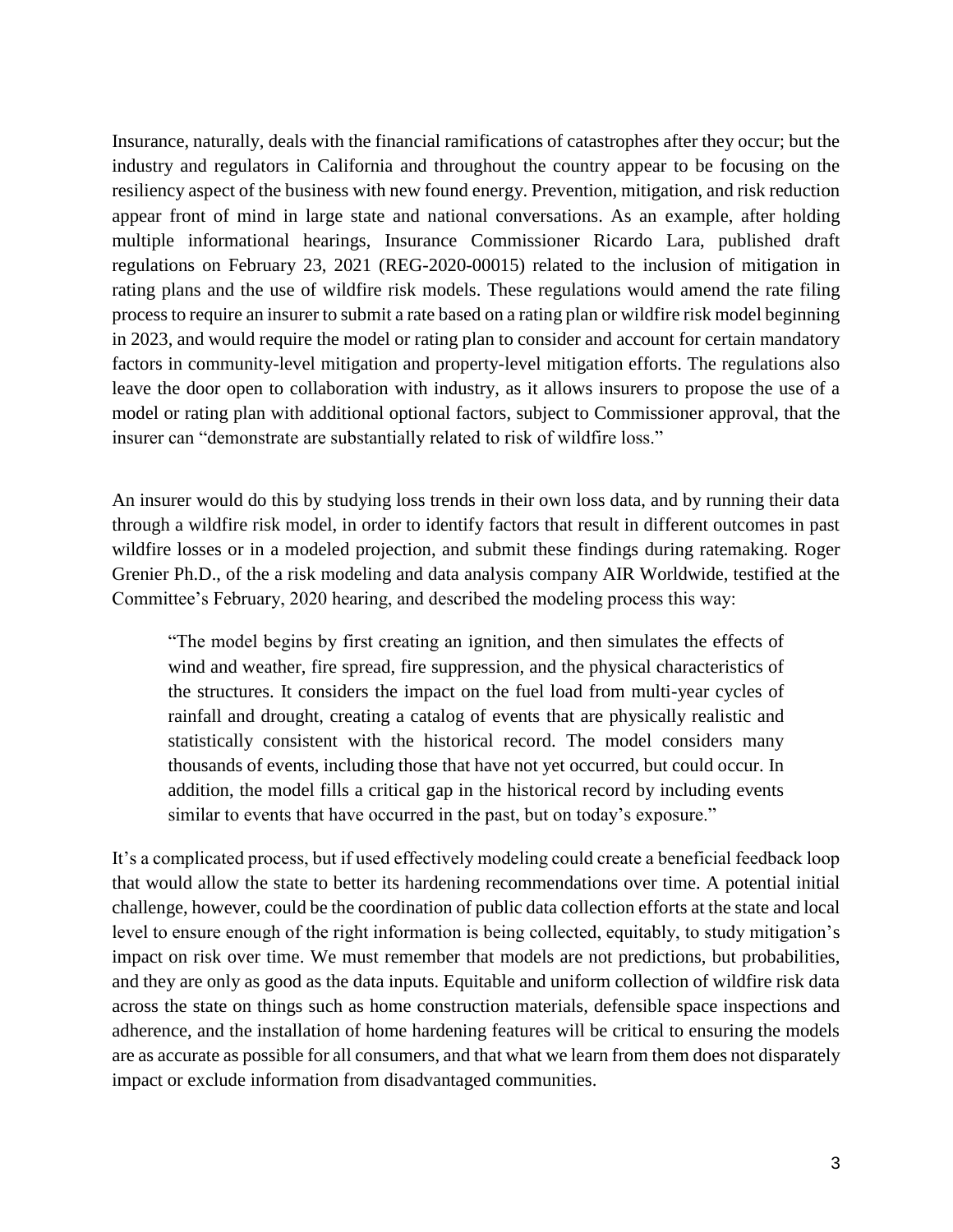The Department's proposed regulations would also require insurers to give homeowners and businesses open access to their properties' wildfire risk scores. The Commissioner argues consumers rarely know their risk scores, let alone how to improve them, even though these scores are a critical factor in insurance companies' decisions about how much to charge for insurance and for which properties they will write or renew coverage. At the same time, members of the insurance industry have recently announced retaining Milliman to conduct research into the mechanics of incorporating loss model projections into the Proposition 103 ratemaking system.

The potential for using risk and loss models in insurance ratemaking has often brought with it calls for a publicly accessible parcel level risk analysis of fire risk areas, similar to an innovative approach used in Colorado Springs, CO. But, the mechanics of California's Prop 103 ratemaking system are very different from Colorado's and may not allow the state to be as flexible in adjusting rates as models might allow or recommend. AB 3164 (Friedman, 2020) would have required CAL FIRE to establish an advisory working group for the purpose of developing a wildland-urban interface risk model capable of parcel level risk analysis. In his veto message, Governor Newsom wrote,

"...the amount of granular information that would be needed to provide an accurate representation of risk at the parcel level would be a significant workload for the State and local jurisdictions eventually assigned to gather the necessary data. Unlike CAL FIRE's existing fire hazard severity models, fire risk is dynamic and changes based on any number of variables such as whether rain gutters have been cleared of pine needles or dried out grasses have been trimmed away from a structure."

The Governor's message also directed CAL FIRE to work with the Legislature to develop a strategy that allows CAL FIRE the adequate discretion to develop the model, and his comment highlights the technical and financial challenges of incorporating such granular analysis into the insurance ratemaking system. Further, insurers have generally argued that a look at the whole community risk provides a better picture of included individual homeowners' risks because of wildfire's contagious qualities. For this reason, in communities where the homes are built close together, or where several neighbors neglect overgrown brush or trees, insurers may have difficulty articulating effective means for every individual homeowner to reduce their risk score.

Additionally, there is always the possibility that a modeled projection gets it completely wrong. For example, if the model is too conservative, consumers might be overpaying. Alternatively if the model underestimates risk, insurers could go insolvent after a large catastrophe. This raises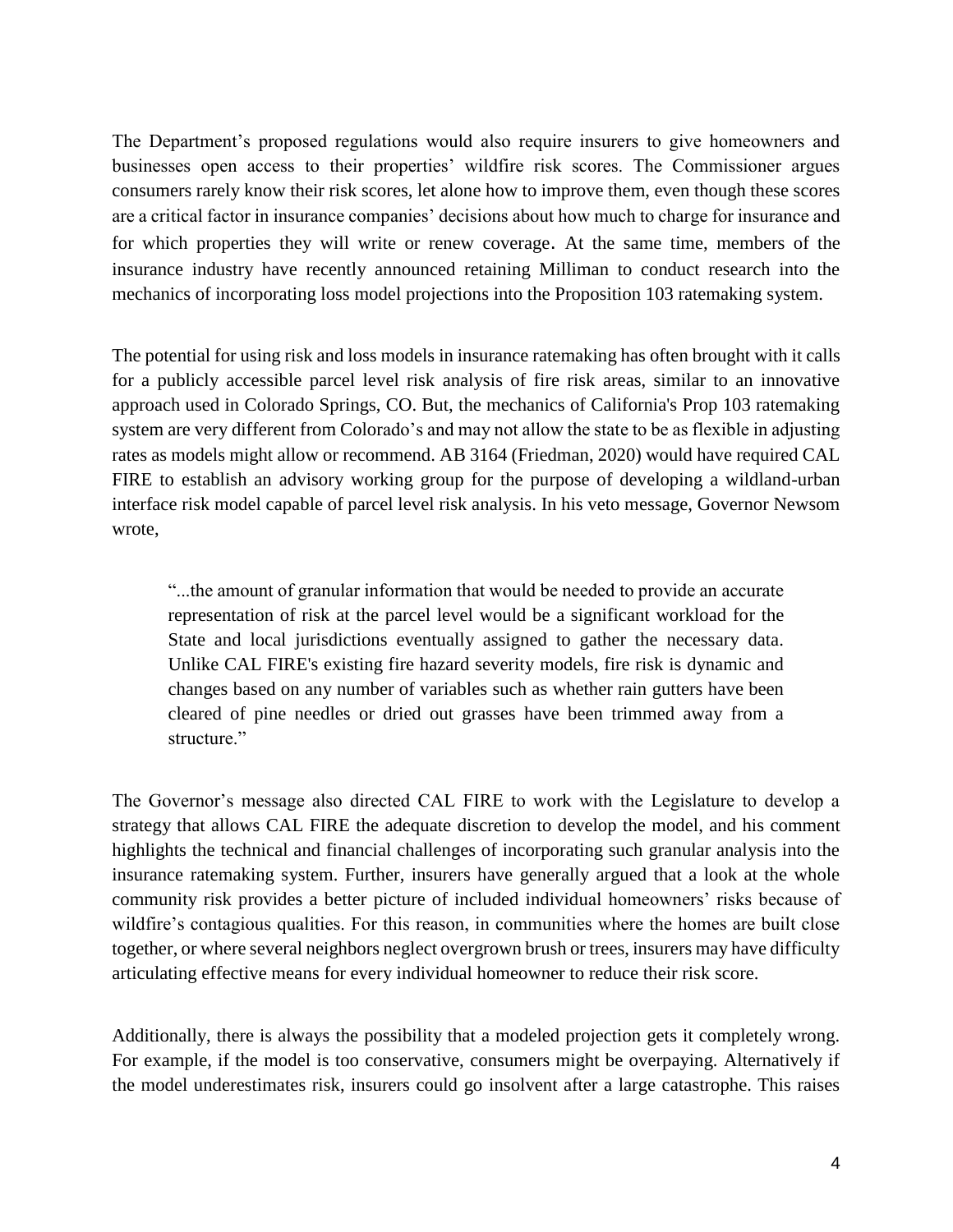important threshold questions as to how the assumptions the model makes will be certified by the regulator, and on the transparency of the data used to make projections. Traditionally, insurers have had leeway to use risk modeling for making underwriting decisions, but using a model to monitor concentration or determine whether to offer coverage is different than using them to help determine premium. Without some level of transparency, the regulator and consumers alike cannot have confidence that the model's impact on rates will not violate Insurance Code Section 1861.05, which requires that no rate can be approved or remain in effect that is excessive, inadequate, or unfairly discriminatory. The Department's proposed regulations would require public disclosure of all information used in a model in line with existing standards under Proposition 103, even that information claimed to be protected by trade secret protection or nondisclosure agreements.

Modelers have so far been hesitant to share trade secret information during the ratemaking process. For example, in a recent rate filing the Department found the modeling information submitted by the California Fair Access to Insurance Requirements (FAIR) Plan to be insufficient and requested additional information. Unable to reach agreement with their modeler to provide the Department's requested information, the FAIR Plan resubmitted its filing without benefit of a modeled risk analysis. In light of these concerns about how to adequately and transparently review and approve models, and concerns from modelers about public disclosure of their trade secret information, a Milliman study on modeling that takes into account the specifics of California's Proposition 103 process, and the upcoming CDI pre-notice public discussions on the matter (March 30, 2021 and April 6, 2021) could provide useful guidance to addressing some of the foundational problems of incorporating loss models into ratemaking.

Separate accounts indicate at least portions of the industry have expressed interest in procuring modeling data that incorporate community mitigation and detailed parcel information, or in some cases procuring a second model to "check" a first model's assumptions. Anecdotal accounts indicate that insurers are increasingly procuring wildfire protection services of their own that use risk models to monitor policyholders' risks and can deploy crews, subject to coordination with and approval of the wildfire incident command, to perform last minute mitigation likely to increase the survivability of the homes at risk of an oncoming wildfire. Additionally, the Department has recently reported some early successes in working with the industry during rate filings to include credit for mitigation activities in the rate such as community fire prevention programs, exterior sprinklers, screen guards, brush clearing contracts, etc.

California leads the resiliency conversation at the national level as well. California Insurance Commissioner Ricardo Lara and South Carolina Insurance Director Ray Farmer co-chair the National Association of Insurance Commissioners (NAIC) Climate and Resiliency Task Force. The group met in early February, part of ongoing work to coordinate state-level efforts to address growing climate risk in the insurance sector. This task force is the chief national coordinator for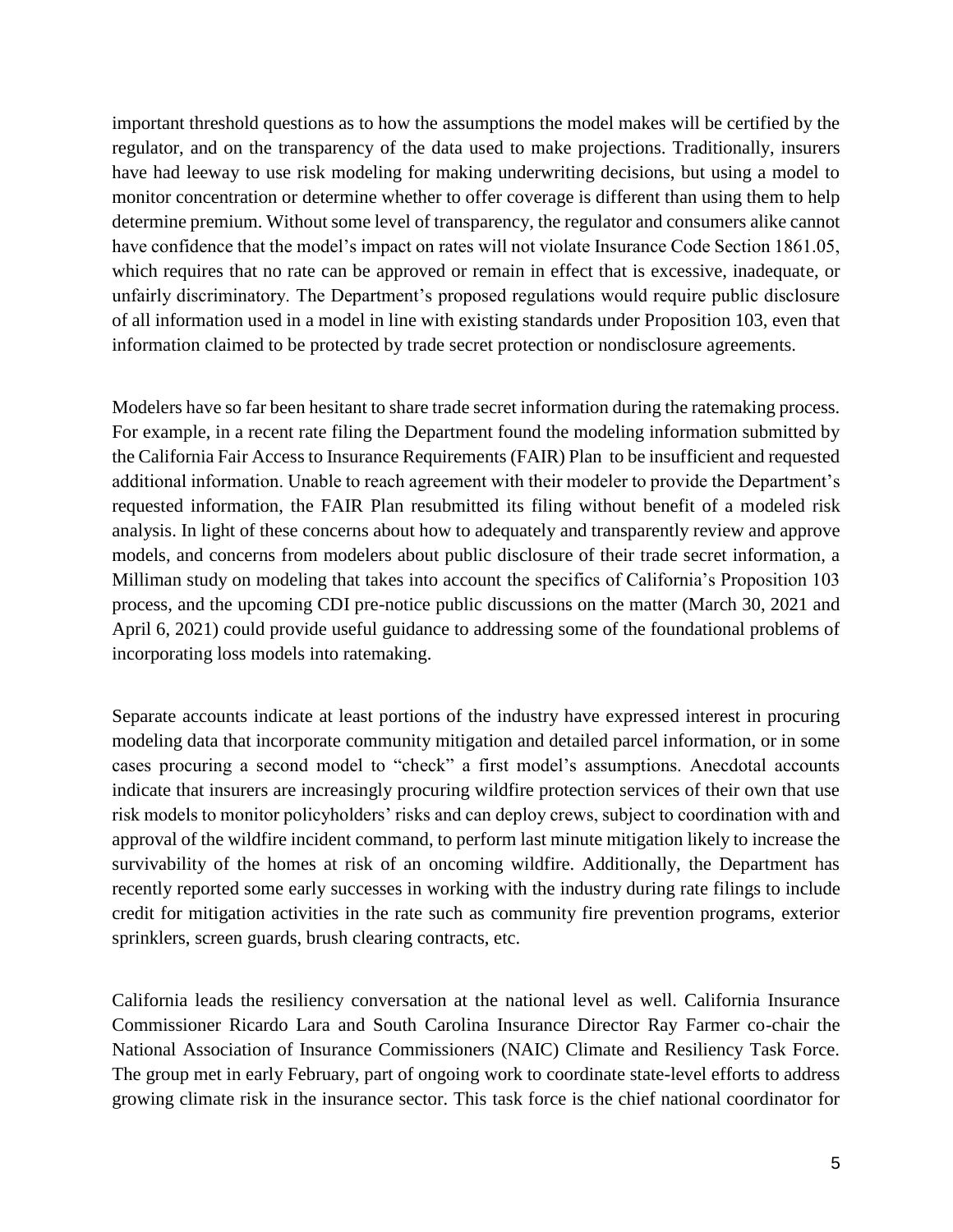dialogue on domestic and international climate resiliency efforts. Indeed, the recent NAIC National Meeting saw presentations on pre-disaster mitigation, climate risk disclosure, innovation and technology, and more.

After years of disaster and years of work, there seems to perhaps be a burgeoning consensus among regulators and industry that preparing to withstand the physical and economic consequences of climate risk requires cooperation on expanding the industry's role in practicing, measuring, and quantifying mitigation. After Hurricane Andrew in 1992, risk modeling made its way into catastrophic risk assessment for hurricanes in Florida and elsewhere throughout the Gulf region. As REG-2020-00015 advances, industry, consumer advocates, and the Department have a rare opportunity to learn from the almost 30 years of successes and failures in using risk and loss modeling tools to rate catastrophic hurricane risk, and with hope will develop a beneficial collaboration with risk modeling companies on the use of this technology in a way that keeps insurance costs low for consumers, and makes insurance rating more accurate for all.

#### **Trends in the Standard and Secondary Markets**

Generally, insurance may be purchased from property casualty insurers through the standard, or voluntary, market, meaning that the insurance companies admitted to sell insurance directly to California consumers voluntarily provide this coverage to customers who meet the underwriting requirements. The standard market is composed of every insurer except for the "residual market" insurer, i.e. the FAIR Plan. The FAIR Plan and surplus line insurers are known as the secondary market, where consumers are intended to shop only when insurance cannot be found on the standard market. Surplus line insurers are those admitted to sell insurance in another state but not directly in California. Both the residual market and the non-admitted market are back-up sources for coverage but are also more expensive and have other disadvantages. Growth in secondary market policy counts indicates that insurance is becoming less available on the voluntary market. Affordability concerns are high for consumers in the secondary market, especially those on the FAIR Plan where an over-concentration of policies in any given area adds an additional cost to each individual policy in that area, known as concentration risk. In this way, affordability of the secondary market is related to overall availability. As availability in an area continues to worsen, the influx of new FAIR Plan customers is likely to increase costs for existing FAIR policyholders in that area and make those new policies more expensive than they would be otherwise.

#### Standard Market Homeowners Insurance Trends

CDI has published data on the number of new, renewed, and non-renewed homeowners policies statewide for years 2015-2019. Since 2015, the number of new policies issued by the voluntary market has increased each year, and renewals have remained remarkably level. Despite this,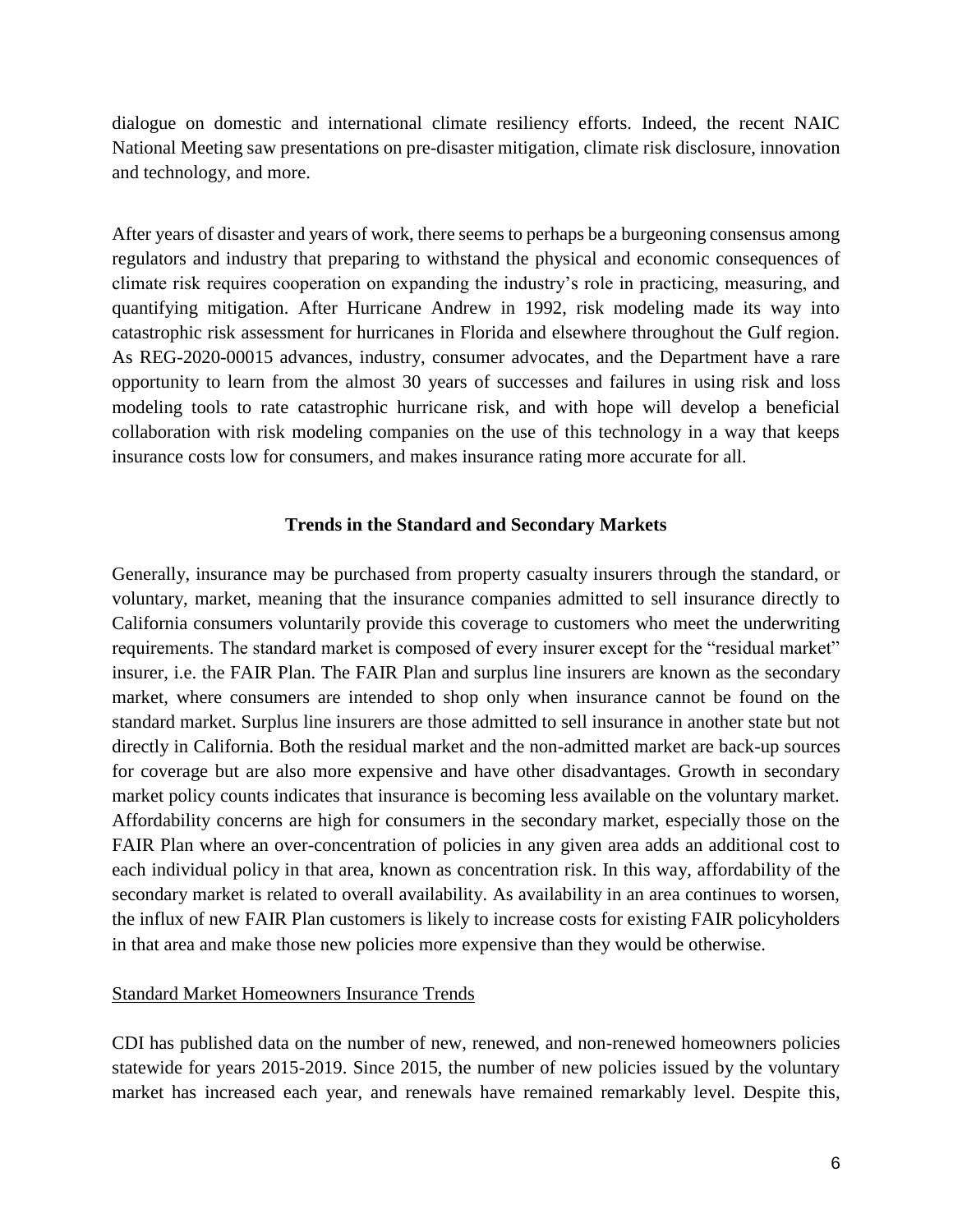insurer initiated non-renewals spiked 31% in 2019 to 235,274 after three straight years of nonrenewals in the 170,000s.

| <b>YEAR</b> | <b>NEW POLICES</b><br><b>WRITTEN</b> | $NEW + RENEWED$<br><b>POLICIES</b> | <b>CONSUMER</b><br><b>NONRENEWALS</b> | <b>INSURER</b><br><b>NONRENEWAL</b><br>S |
|-------------|--------------------------------------|------------------------------------|---------------------------------------|------------------------------------------|
| 2019        | 1,091,216                            | $8,612,490 (+.008\%)$              | 749,697                               | 235,274                                  |
| 2018        | 982,269                              | $8,536,427 (+.005\%)$              | 735,543                               | 179,479                                  |
| 2017        | 980,829                              | $8,489,350 (+.005%)$               | 738,548                               | 179,975                                  |
| 2016        | 968,317                              | $8,442,520 (+.0125%)$              | 722,198                               | 176,964                                  |
| 2015        | 944,930                              | 8,338,235                          | 698,783                               | 187,676                                  |

Statewide Standard Market Policies Written, Renewed, and Nonrenewed:

To demonstrate the disparate distribution of nonrenewals, CDI isolated the 10 Counties with the highest concentration of homes in high fire risk exposure. In order with highest exposure first, the counties are as follows: Tuolumne, Trinity, Nevada, Mariposa, Plumas, Alpine, Calaveras, Sierra, Amador, and El Dorado. CDI reports that collectively, 65% of the homes are in high fire risk exposure based on modeling projections. In these ten counties, nonrenewals jumped from 6,372 in 2018 to 19,282 in 2019, a 203% increase compared to the 31% increase statewide.

## *Nonrenewal Moratorium*

In order to slow-down nonrenewals in the state's most vulnerable areas, previous legislation has offered some temporary relief for wildfire victims and those living in impacted areas. SB 824 (Lara), Chapter 616, Statutes of 2018, requires insurers to renew policies in areas impacted by a disaster for at least one year. SB 894 (Dodd), Chapter 618, Statutes of 2018, requires insurers to renew policies for at least 24 months, if the property suffered a total loss in a declared disaster.

On December 31, 2020 Commissioner Lara released the final list of 563 zip codes that qualify for 1 year of protection from nonrenewals under SB 824 due to Governor Newsom's 2020 emergency declarations. The total number of policyholders currently under moratorium is 2.4 million. In December, 2019 Commissioner Lara announced the first moratorium under the new law to encompass more than 1 million homes. That 2019 was the least active of the last four wildfire seasons makes one wonder if 1 million homes could become an annual moratorium baseline. With over 4 million homes in the WUI, the Committee may wish to monitor whether and how a significant portion of homes under moratorium in a given year affects nonrenewals for those in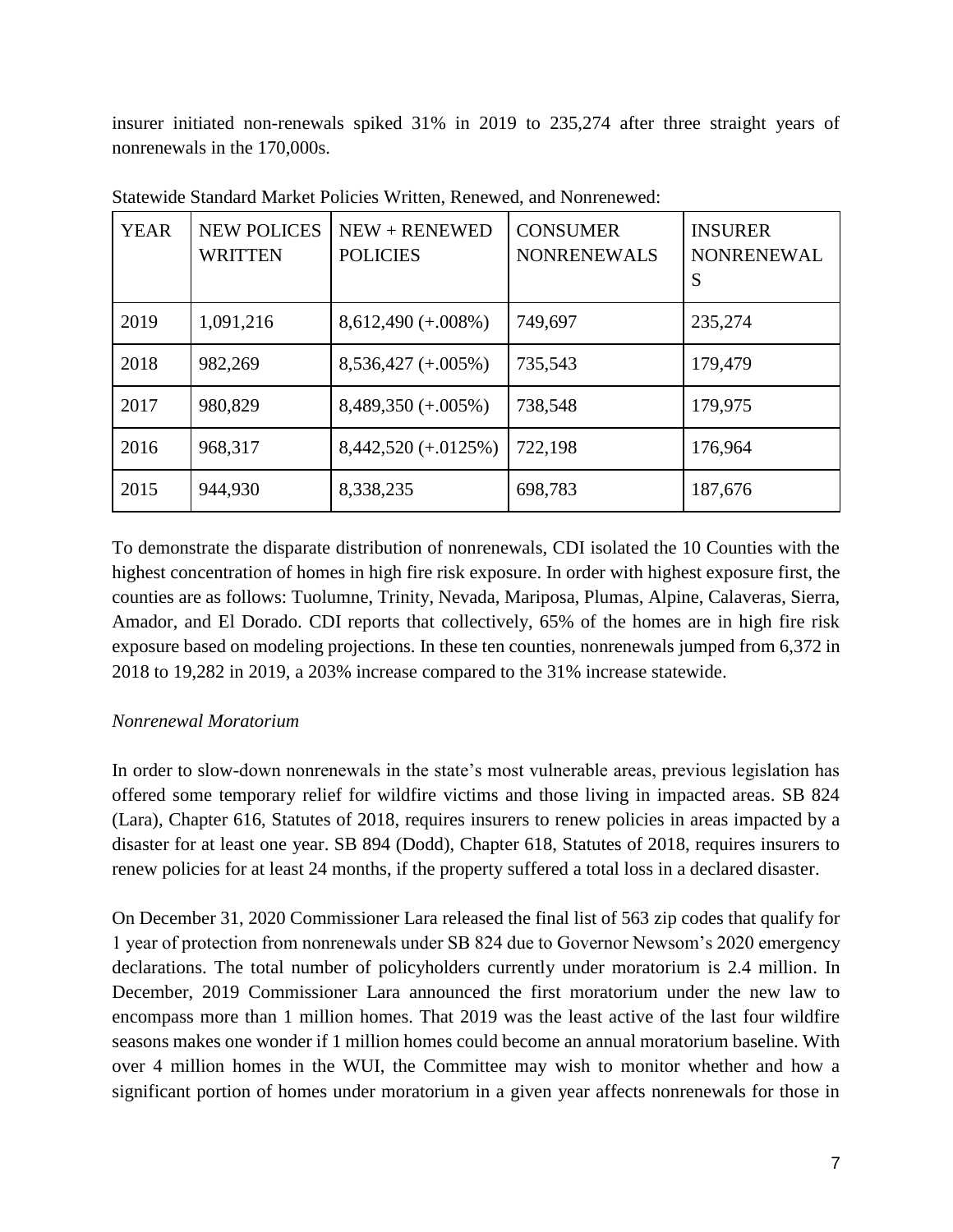unprotected zip codes. For instance it is unclear whether non renewals in unprotected surrounding zip codes may increase in response, or whether the moratorium creates an incentive for insurers to nonrenew some of the customers it's allowed to, but might otherwise not have, as a risk management strategy in case the insurer cannot do so later.

### Secondary Market Trends: FAIR and Surplus Line

The FAIR Plan is a joint reinsurance facility composed of all insurers admitted to write property insurance in California. The Legislature created the FAIR Plan in 1968 following brush fires and riots in the 1960s that led many insurers to exit urban areas or neighborhoods thought too risky to insure. It is an insurer of last resort; FAIR policies are not designed to replace standard coverage, are expensive and offer slim benefits. Residential policies are currently capped at \$3 million (recently raised from \$1.5 million) and commercial policies top out at \$4.5 million. As of January 2020, more than half of FAIR Plan policies were written for less than \$500,000 and only 14% of policies are for over \$1 million. FAIR is now primarily a home insurer with a smaller share of commercial business. Commercial customers are now more likely to find secondary coverage in the surplus line market due at least in part to FAIR's coverage limit. There are also specific lines of coverage FAIR is prohibited from writing, including farm and automobile risks.

The Legislature intended to keep rates low in as many ways as possible, including by only authorizing FAIR to offer a basic fire dwelling policy; it doesn't include other perils that are offered in a typical homeowners (also known as HO3) policy. FAIR plan policyholders who want broader coverage must find excess or supplemental coverage called "differences-in-conditions" (DIC) policies. The coverages offered in a DIC policy are not influenced by fire risk, DIC policies are readily available on the admitted market, and costs may be lower than if the FAIR Plan developed and offered these coverages. For consumers who want the bare minimum coverage required to secure a mortgage, FAIR also offers a lower cost actual cash value policy that provides replacement cost insurance, minus depreciation.

FAIR ensures that nearly every California consumer has access to homeowners insurance, but it hasn't always been that way. At its inception, it primarily offered urban commercial property policies, and while eventually it was expanded to provide homeowners coverage, before the Northridge earthquake the FAIR Plan was geographically limited in where it could offer coverage throughout the state.

When the magnitude 6.7 Northridge earthquake struck the San Fernando Valley at 4:30 a.m. on January 17, 1994, homeowners insurance policies were required by law to cover earthquake. Like recent wildfires, the Northridge earthquake, its two 6.0 magnitude aftershocks and the resulting damage estimated between \$13-50 billion revealed staggering underestimation of California's earthquake risk at the time. As a result, many insurers refused to write new homeowners policies. FAIR policies flew off the shelves where available, with the plan adding approximately 160,000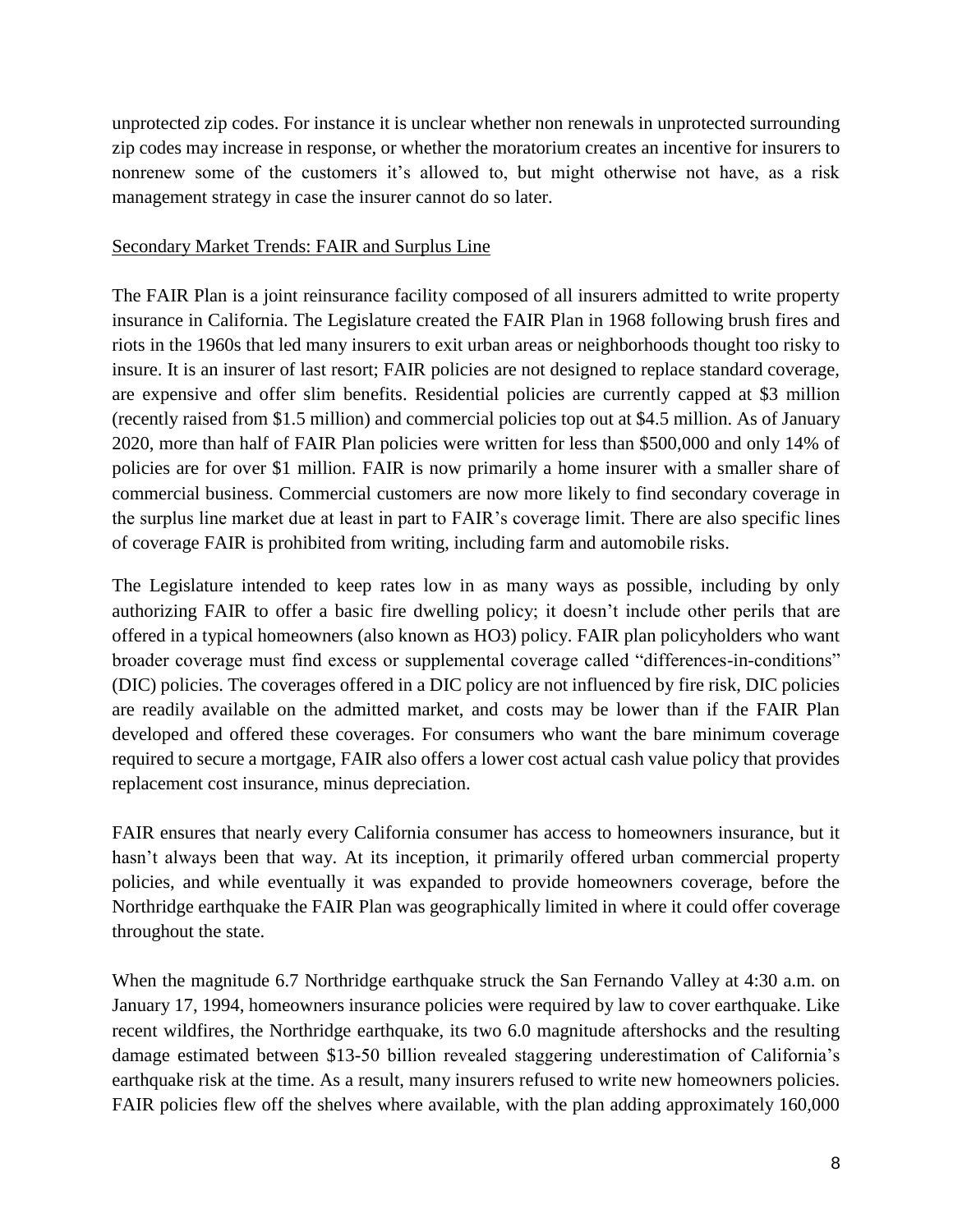policies during the crisis; but without a statewide FAIR Plan, the market for new homeowners policies virtually collapsed. CDI reported in 1996 at the height of the resulting insurance availability crisis that 82 (95%) of insurers had either stopped or severely restricted sales of new policies. Escrows on home sales were failing for lack of insurance and there was a risk of widespread nonrenewals.

In order to ensure the state's real estate market would not collapse, the FAIR Plan was expanded to provide statewide coverage, and the California Earthquake Authority (CEA) was created. By October 1997, only three insurers were still restricting sales. Similar in concept to the FAIR Plan, the CEA is a collective industry response to ensure availability of coverage for a catastrophic risk. It's a not for profit, publicly managed, privately funded entity, and participation in the CEA meets an insurer's obligation that residential property insurance policies must come with an offer for earthquake coverage (Ins. Code Sec. 10081). Of course some insurers still offer their own earthquake coverage, but according to the CEA's 2019 annual report to the Legislature, the CEA has 65% of the residential earthquake insurance market, ending 2019 with 1,111,664 policies in force and \$18.3 billion in claims paying capacity. By volume its members represent approximately 80% of the residential insurance market.

An important distinction between the 1994-96 availability crisis and consumers' current predicament, is thanks to the FAIR Plan reforms enacted after the Northridge earthquake, basic insurance is now always available despite voluntary market volatility. The difference between earthquakes and wildfires as a peril is also incredibly important. Where the Northridge earthquake broke the insurance market in one fell swoop, our lengthening, worsening, annual wildfire season wages a war of attrition against consumers and communities stuck in the secondary market for extended periods of time. Northridge stalled the real estate market because consumers were unable to secure insurance as required for mortgages; our modern challenge will be defined by our ability to reincorporate the policyholders from high FAIR Plan concentrated communities into the standard market before the unavailability of affordable insurance does irreparable harm. Media reports suggest long term insurance unaffordability due to standard market unavailability may likely already be depressing regional real estate markets throughout the Wildland Urban Interface (WUI) and suggests the steady flow of well-off retirees and transplants to rural areas has historically been a key economic driver. Before COVID-19, some small town restaurants reportedly even noticed a drop in business due to fewer people looking for homes.

### *2019 New Business Surge*

The FAIR Plan has provided the Committee with data on the location of its new and renewal business going back several years. By comparing FAIR data with data provided by the Department on insurer initiated nonrenewals, one can roughly estimate on a county by county basis how many non-renewed consumers are unable to find another policy on the admitted market and must turn to the FAIR Plan, creating a crude a measure of availability. FAIR data provides insight into the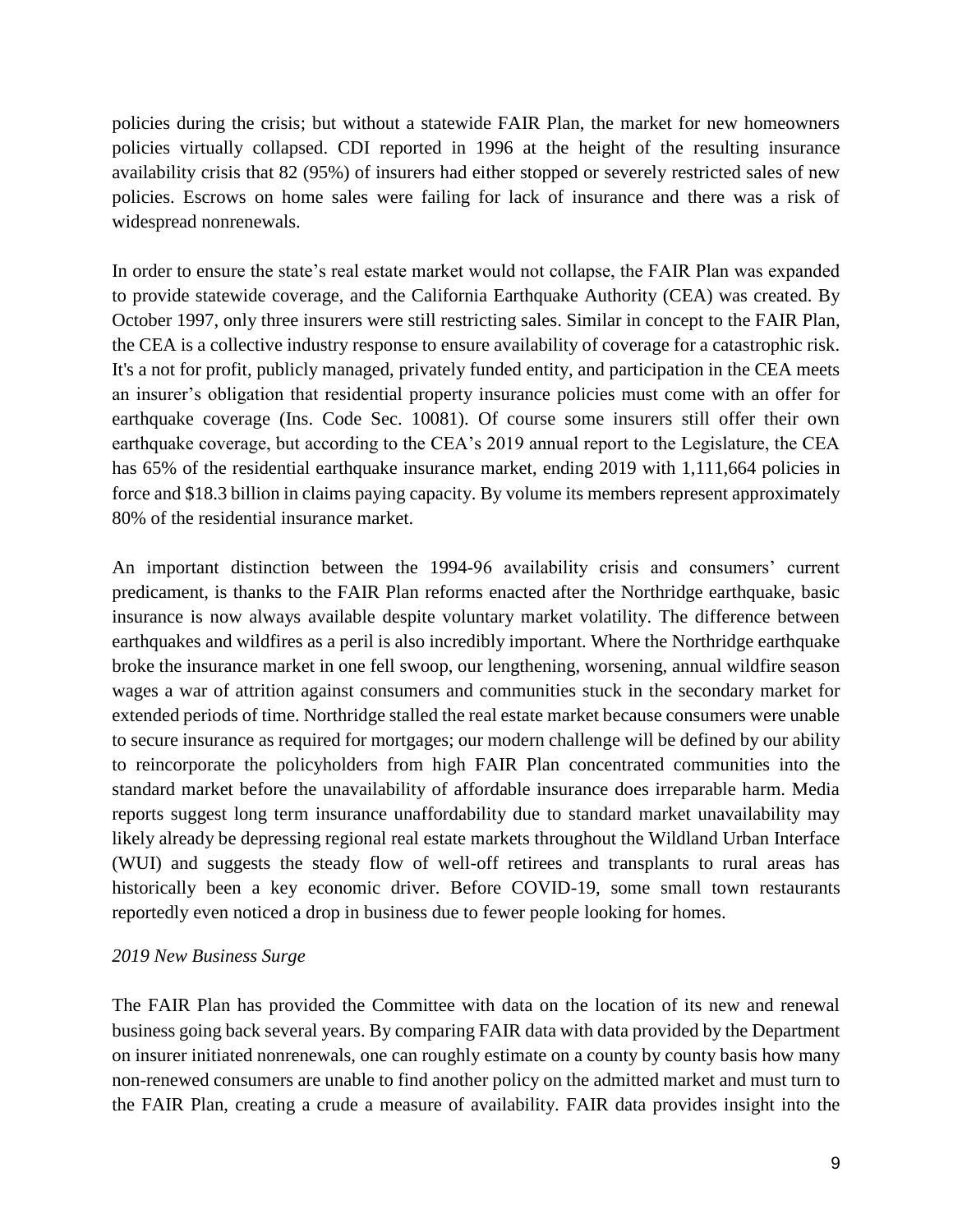regions of the state insurers have withdrawn from due to perceived risk. Information on cost of FAIR Plan policies, and how much cost might vary geographically, is less available. The Committee may wish to inquire into the impact of concentration risk on policy cost and identify the regions of the state with the highest average FAIR policy premiums.

Prior to 2019, FAIR consistently wrote approximately 2,000 new policies per month, and around 300-500 customers per month would cancel their FAIR coverage, most presumably because a more affordable policy was found on the standard market. However, starting in December of 2018, new policies issued increased almost every month, peaking at 9,033 policies written in October, 2019. Policies cancelled increased during this time too, though by not nearly as much. At that point, the 1,220 cancelled policies were just 13.5% of those written, whereas a year prior in October, 2018 cancelled policies were 21.6% of new business written (431/1994). Worse, is that after October, 2019 and into 2020, cancellations declined faster than new business written declined, and by June, 2020 the last month for which data is currently available, the 316 cancellations were just 5% of the 6,378 new policies written. This suggests less customers who turn to the FAIR Plan are able to get off as quickly as 2015-2018.

Of course, statewide trends do not tell the whole story. Several Counties' experience was much worse than the state average. For instance, Amador, Calaveras, El Dorado, Nevada, Placer, and Tuolumne, the 6 counties that saw the worst of the surge, *ALL* saw more new FAIR policies written in the first 7 months of 2019 than all the new and renewed FAIR policies from 2015-2018 combined. Department analysis additionally shows that nearly a third (32.5%) of all FAIR Plan policies written in 2019 were in the aforementioned 10 Counties classified Highest Concentration of Homes in High Fire Risk Exposure. New FAIR Plan policies in those 10 counties totalled 24,326 in 2019, an 898% increase over the 2,437 written in 2018. Renewed policies also increased 118% in 2019.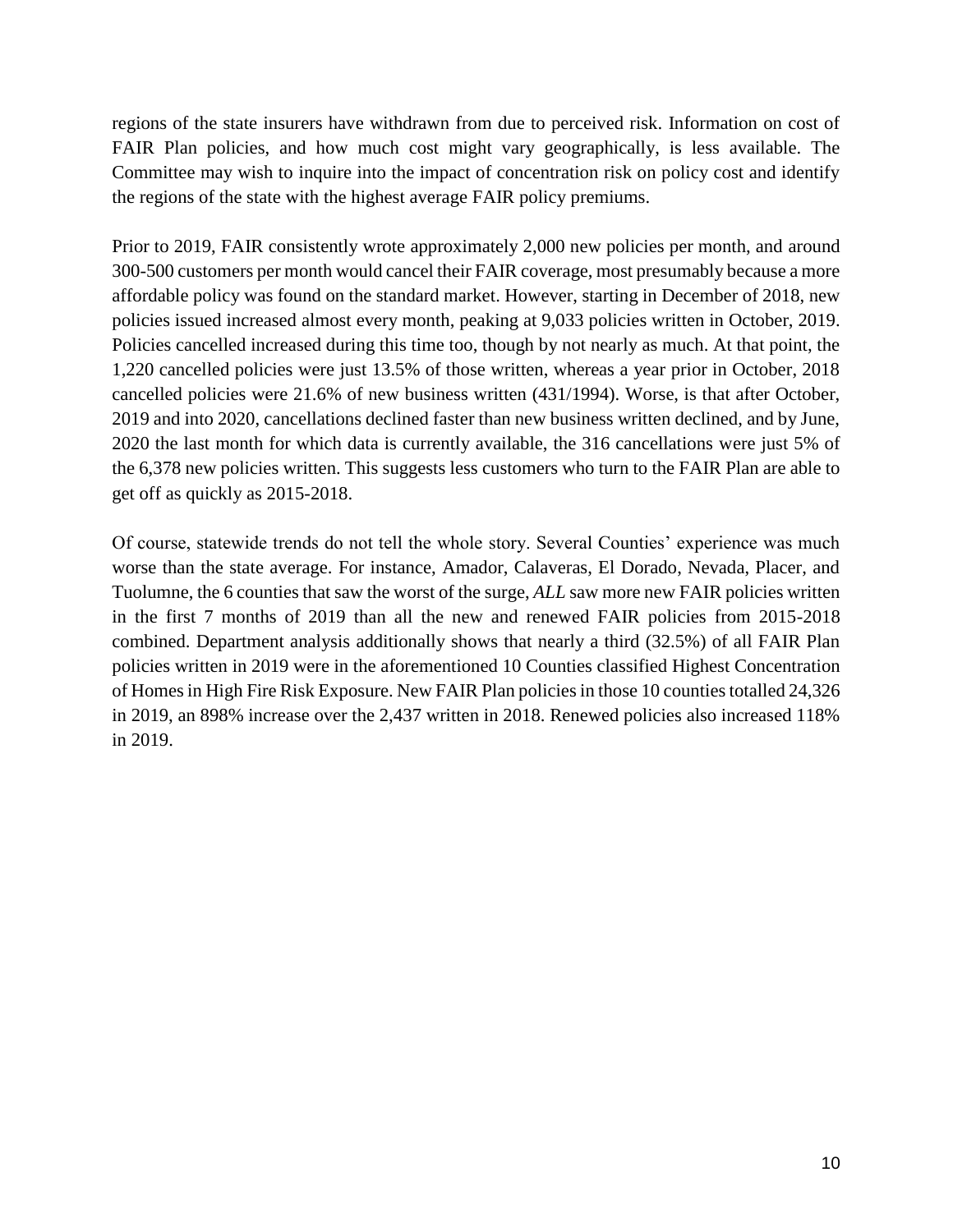

### **New Business Issued and Cancelled by Month**

### Surplus Line Transactions

Surplus line insurers are not admitted to sell insurance in California, but may place insurance under a special process. There are 128 companies on the List of Approved Surplus Line Insurers (LASLI). They play an important role by offering a source for hard-to-get coverage and provide flexibility during changing market conditions. Since these insurers are not subject to rate regulation by CDI, they have greater freedom to experiment because they can charge a higher average rate than would be approved by CDI, and they can sometimes offer special benefits or provide a more detailed assessment of a home's individual risk.

On March 20, 2018, the Senate Committee on Insurance, Banking and Financial Institutions and the Joint Legislative Committee on Emergency Management held a joint informational hearing on how the California homeowners insurance market was responding to drought, climate change and fire. Written testimony from that hearing by Tim Burnett, a licensed surplus lines broker testifying on behalf of the Surplus Lines Association of California (SLA), shared that in 2017, more than \$6.5 billion in premium on 648,582 policies was placed in the surplus market.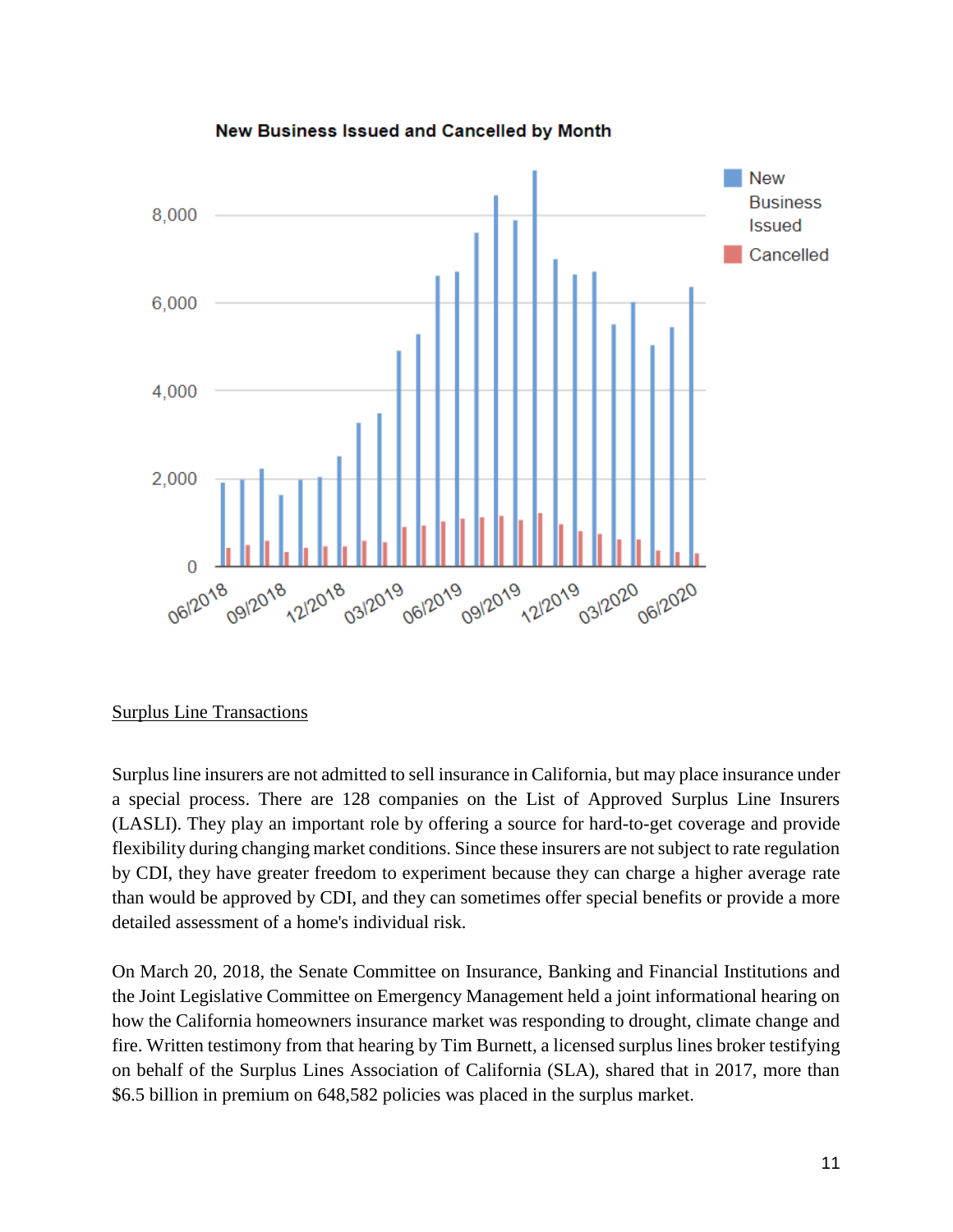According to the SLA, homeowners premium in California in 2019 totaled \$232 million from 46,479 transactions. Although surplus line coverage represents a very small portion of the homeowners market, premium rose significantly over 2018 by about \$122 million, although total transactions were actually slightly down from 49,281 in 2018. In its Annual Report 2020, SLA reports that from 2019 to 2020, homeowners premiums increased by approximately 15% and commercial property premiums increased by approximately 50%. Average premium for new and renewal policies has increased from less than \$13,000 in 2017 to over \$18,000 in 2020, a figure not seen since 2008. The top 10 coverages in 2020 include \$395 million written premium for Commercial Differences in Conditions/ Stand Alone Earthquake with limits \$5-10M; \$903.6 million written premium for All-Risk Commercial Property; and \$1.37 billion in General Liability.

#### **Emerging Challenges Facing Commercial Customers**

The Committee has received a number of complaints regarding commercial insurance as it relates to wildfire risks. Difficulty obtaining commercial property coverage is a common theme, and affected industries raising this and other concerns are varied, and include some housing builders, timber companies, campground operators, farms, wineries and grape growers. Additionally, general liability insurance has become more expensive generally, and certified fire bosses not indemnified by CAL FIRE's optional liability insurance in its contract are having difficulty. Looking a bit more broadly than just wildfires for a moment to look at insurance issues involved in addressing larger climate risk reduction goals, an issue with potential ramifications for other similar industries has arisen. At least one port has raised insurance questions related to implementing Governor Newsom's Zero-Emissions by 2035 Executive Order (N-79-20).

While there is still time for things to change before 2035, the port articulated an early concern about it's several client companies of various size's ability to obtain affordable commercial auto insurance for electrical or hydrogen fuel cell drayage trucks. An October, 2019 UC Luskin Center for Innovation report on the issue of implementing zero-emission drayage trucks stated that battery-electric trucks will be relatively more expensive and therefore have higher registration and insurance costs. Other factors may also contribute to higher insurance costs such as lack of claims experience for the new technology, too few market participants at this early stage, and potentially higher repair costs. The Luskin report compared estimated license and fees for a new diesel truck vs. a battery-electric over 12 years. Where the diesel truck's costs steadily declined from \$3,854 (Y1) to \$578 (Y12), the license fees and insurance for a battery-electric truck was projected to be \$10,950 (Y1), only decreasing to \$1,642 (Y12).

### **General Liability**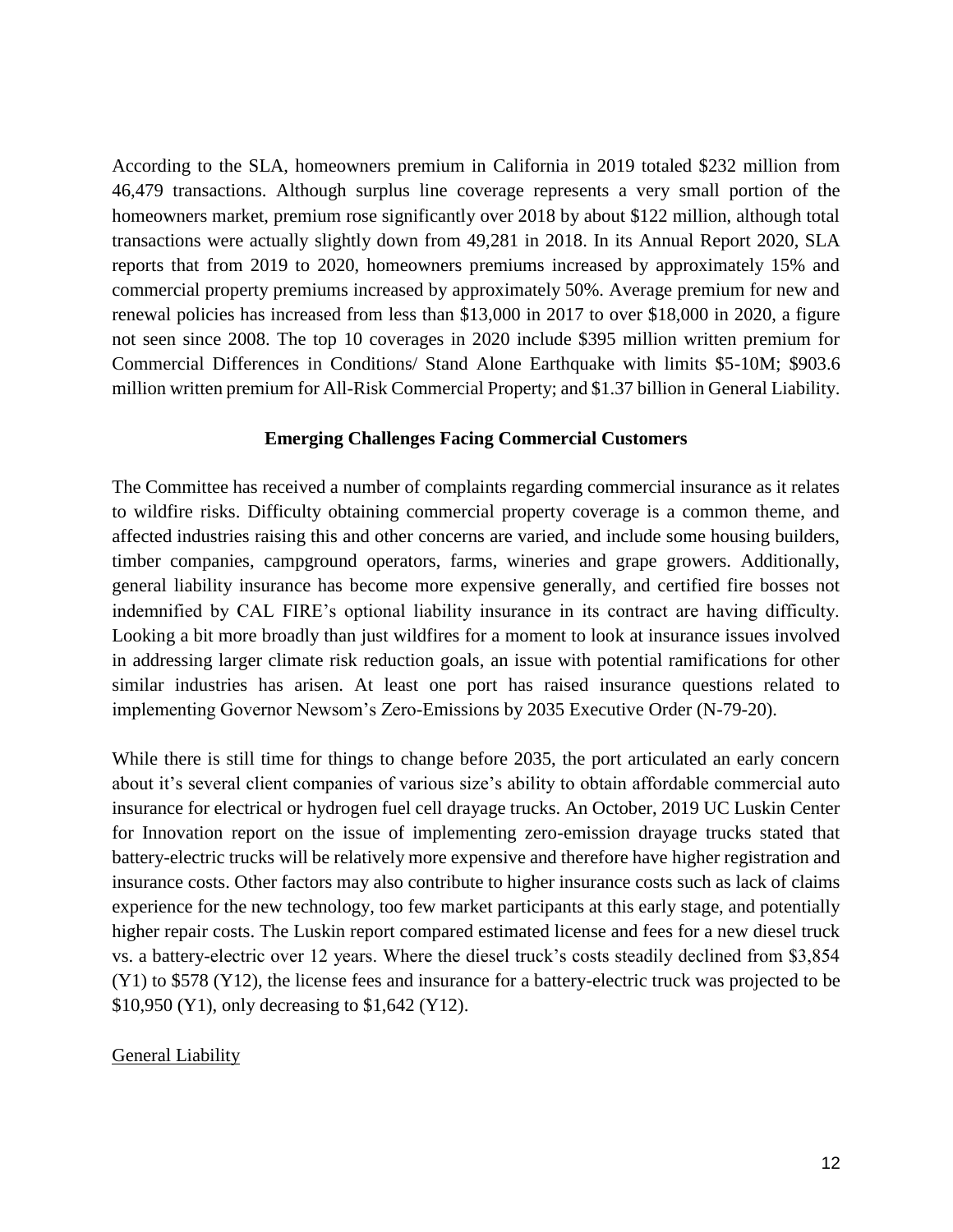Liability is legal responsibility for one's acts or omissions. For example, a landowner conducts a prescribed burn on private land without obtaining a required approval for a burn permit. The fire escapes the intended burn area and catches the neighbor's house on fire. Since a burn permit was required, a duty of care has been breached because of the landowner's negligence and the landowner would be liable for damages or injuries to their neighbor. In this instance, CAL FIRE seems to have a great deal of discretion to name its own price, in terms of how much liability it is willing to accept when contracting with a burn boss. In all but the likely rare situation where CAL FIRE opts to indemnify the burn boss, the burn boss will need

Almost all businesses need general liability insurance. The Commercial General Liability policy (CGL) provides coverage for common liability claims like customer injury and property damage, or advertising injury, as well as legal defense costs. For many businesses, protection from the high costs of lawsuits is crucial for qualifying for leases or contracts.

## *Prescribed Burns*

One third of California's land is covered by forests. 10 million of those 33 million acres are owned by individuals, the great majority of which own less than 50 acres. 129 million trees have died since 2010 due to drought and bark beetles, and as of 2018, the U.S. Forest Service reported that 6 to 8 million acres of California land it manages was in need of immediate thinning and restoration. Prescribed burns are a highly cost-effective and beneficial land management tool; increasing its use to mitigate risk in California has been a subject of recent focus. In California, most prescribed burning happens on federal lands. CAL FIRE oversees prescribed burns on private land via its Vegetation Management Program (VMP). VMP has been in existence since 1982 and has averaged approximately 25,000 acres per year since its inception.

Currently approximately 50,000 acres a year in California are treated with prescribed fire, with 90 percent of burns occurring on public land. But, that hasn't always been the case. CAL FIRE conducted a Range Improvement Program as early as 1945, and burns from 1949 to 1953 averaged 141,400 acres per year, with controlled burns carried out in cooperation with cattle ranchers to improve rangeland. In order to train more certified prescribed fire experts and increase the acreage treated with prescribed fire annually, SB 1260 (Jackson), Chapter 624, Statutes of 2018, mandated CAL FIRE to create a burn boss certification curriculum by January 1, 2021, authorized a burn boss certificate holder to contract with CAL FIRE to conduct prescribed burns, and to apply for a prescribed burn permit on behalf of an individual or corporate landowner.

SB 1260 (Jackson, 2018) also added several unique provisions regarding liability. First, in a findings and declarations section, Public Resources Code Section 4475(c), the bill states in relevant part, "historically, the department [CAL FIRE] conducted prescribed burns only utilizing its own personnel and therefore was liable for any damages resulting from the burn. However, to reach the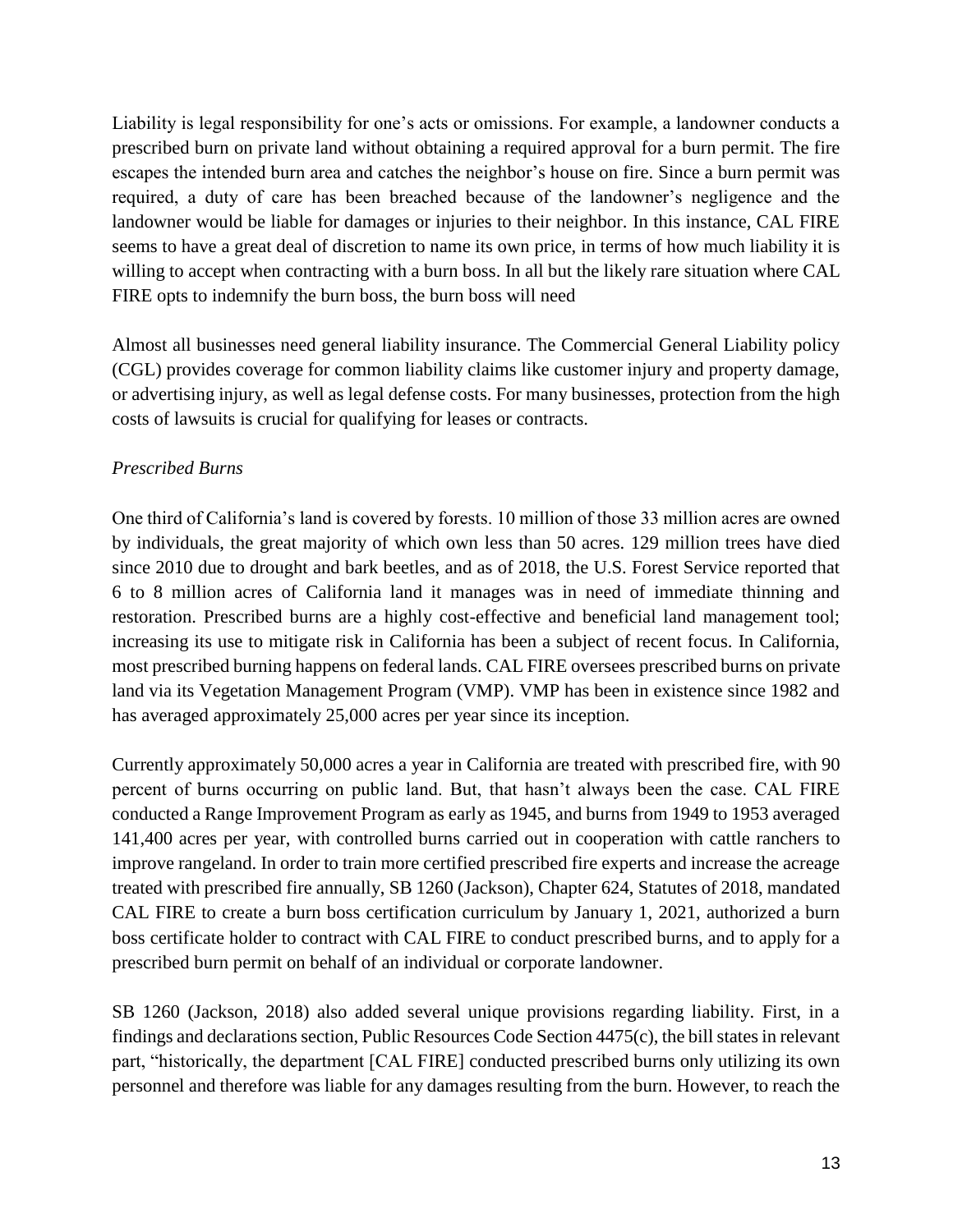statewide prescribed burn goals...the department may have a smaller role on individual prescribed burns with a cooperator taking more control as authorized…" Further, during the contracting process with the burn boss, the bill provides CAL FIRE with discretion on whether to purchase liability insurance against loss resulting from wildland fire. If CAL FIRE opts to buy liability coverage, the contracting party (burn boss) is required to be named as a joint insured. If CAL FIRE opts not to purchase liability coverage as part of the agreement, CAL FIRE has three options it can offer the burn boss in the agreement:

1. Indemnify and hold harmless the person contracting with CAL FIRE;

2. Provide a maximum dollar amount of liability for CAL FIRE (CAL FIRE is directed to determine this amount, and that of the "proportionate share" option below, using factors including CAL FIRE's involvement in planning and conducting the burn, fire hazard severity, and wildlife habitat, among others); or

3. Provide for the proportionate share of liability between CAL FIRE and the burn boss (burn boss liability is capped at 75%).

Finally, SB 1260 (Jackson, 2018) provided that if due to negligence or in violation of law, if prescribed fire set by a burn boss escapes containment, that the burn boss will be liable for CAL FIRE's fire suppression costs and any rescue or emergency medical services costs. However, the bill does provide burn bosses with one affirmative legal defense to potential negligence claims. During the permit granting process, CAL FIRE is required to provide the burn boss with a burn permit that specifies site preparation requirements and required precautions. Compliance with the permit is declared by law to be on its face evidence of due diligence. In this case, absent other negligent actions, a burn boss should have a fair shot defending a negligence suit by demonstrating permit compliance.

The Committee has heard reports that prescribed burners are having difficulty finding liability coverage. General liability insurance provides legal defense coverage to defend against negligence suits, but if a burn boss is unable to find liability insurance she won't be able to get on a job site much less into court.

There are three prescribed burn liability standards for both smoke impacts and damage from a fire. They are: strict liability, simple negligence and gross negligence. Strict liability places the burden of restitution for damages from the fire on the burner regardless of any and all actions taken by the burner to avoid damages. There are only a few states that currently have some type of strict liability law in place. Simple negligence requires the complainant seeking legal action to prove damages and the proximate cause of the damages was negligence by the burn boss. This is most common, but still has many variations in the language from state to state. The gross negligence standard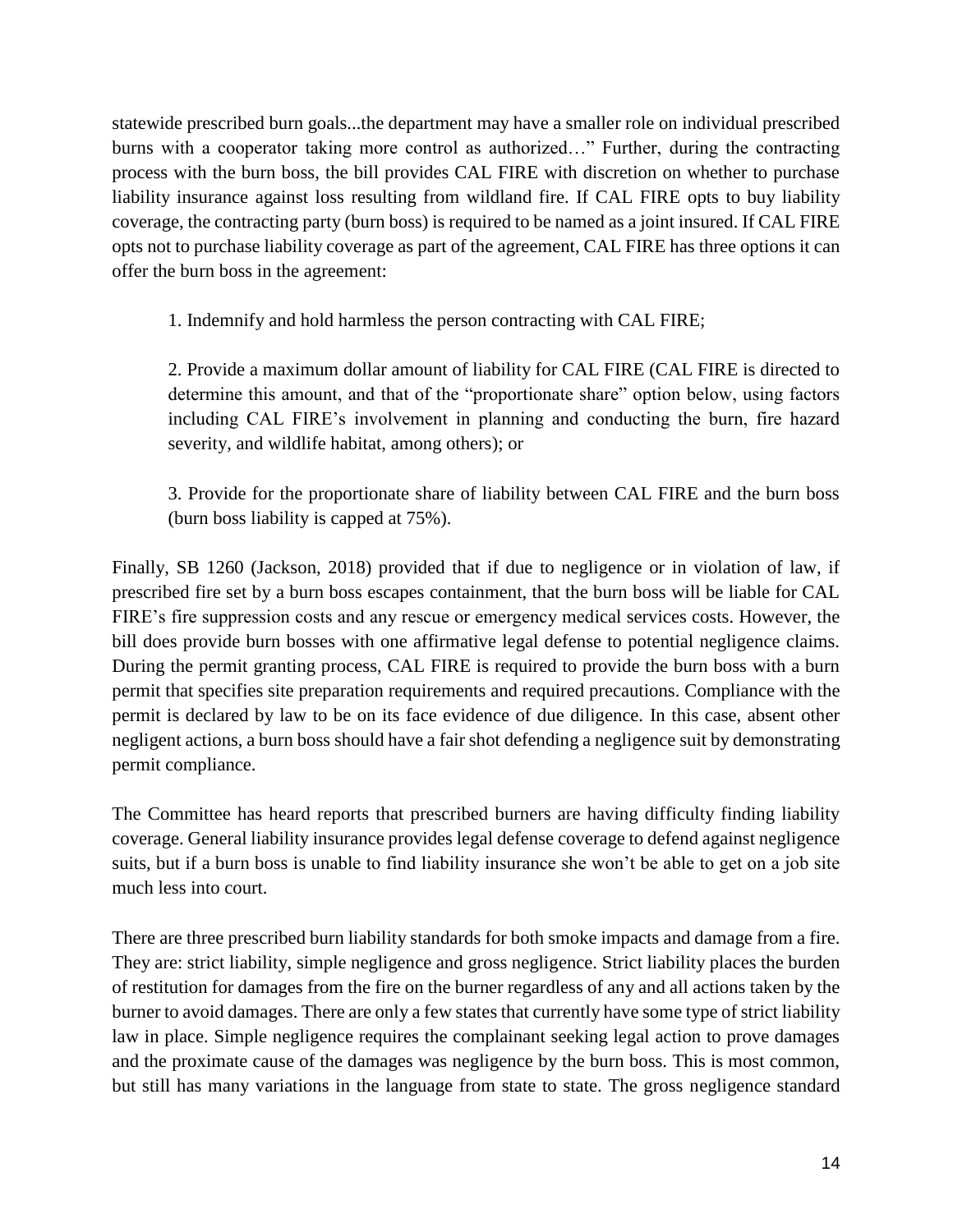requires the complainant to show the damage resulted from the burn boss having a conscious and voluntary disregard for the need to use even reasonable care. In most states where gross negligence applies, there are typically statutorily prescribed fire standards and certification requirements that a burn boss must follow in order to receive the benefit of the lesser liability standard (gross negligence) and burning outside of those standards would result in the more stringent application of simple negligence. SB 332 (Dodd, 2021) would provide that a burn boss is not liable for damage or injury to property or persons resulting from a lawful prescribed burn, unless conducted in a grossly negligent manner.

While the Legislature may want to consider adjusting the liability standard in order to ensure the availability of liability insurance for this growing field, there is also some evidence that insurers might currently be overly cautious in avoiding offering this coverage; that prescribed burns may not be as risky as perceived. From 2015 to 2019, the Oklahoma Prescribed Burn Association (OPBA) encouraged prescribed burners across the country to enter annual burn information into a web-based prescribed burn entry form [\(www.ok-pba.org\)](https://www.ok-pba.org/) that OPBA developed. Ultimately, 1,530 burns covering 569,923 acres were reported to OPBA from 16 states. During that time, 206 (13.5%) spotfires were reported, in addition to 47 (3.1%) escaped fires. Most of these events were small, burning less than one unplanned acre (87% of spotfires and 49% of escapes). Only two spotfires (0.009%) and six escaped fires (13.7%) were reported as burning more than 100 acres. Only one (<\$5,000) insurance claim was reported and there were no lawsuits, injuries, or fatalities resulting from any of the 1,530 reported prescribed burns.

The golden rule in insurance is rates must match risk. Therefore, homeowners' and businesses' insurance rates will be tied to the success of our efforts to decrease wildfire risk. Due to low cost, expanded use of prescribed burns could become an important tool in that fight. In a strange twist of irony, the standard market insurance availability crisis has helped advance the idea of increasing prescribed burns to mitigate risk, only to be stalled by another availability issue. But if they are unable to obtain insurance to cover their liability, these trained individuals will be unable to contract with the local governments, utilities, and land owners necessary to conduct their business.

## Commercial Property Farm Risk

California's commercial farms and ranches have reported increased numbers of insurance nonrenewals and cancelations over the last several years. California's wildfires have encroached upon agricultural lands with increasing regularity and intensity. As an example, the 2020 LNU Lightning Complex and Glass Fires in Napa County caused more than \$175 million in agricultural damages, with agricultural infrastructure losses exceeding \$35 million dollars. Vineyards, orchards, grazing lands, agricultural infrastructure, and livestock have been killed or completely destroyed.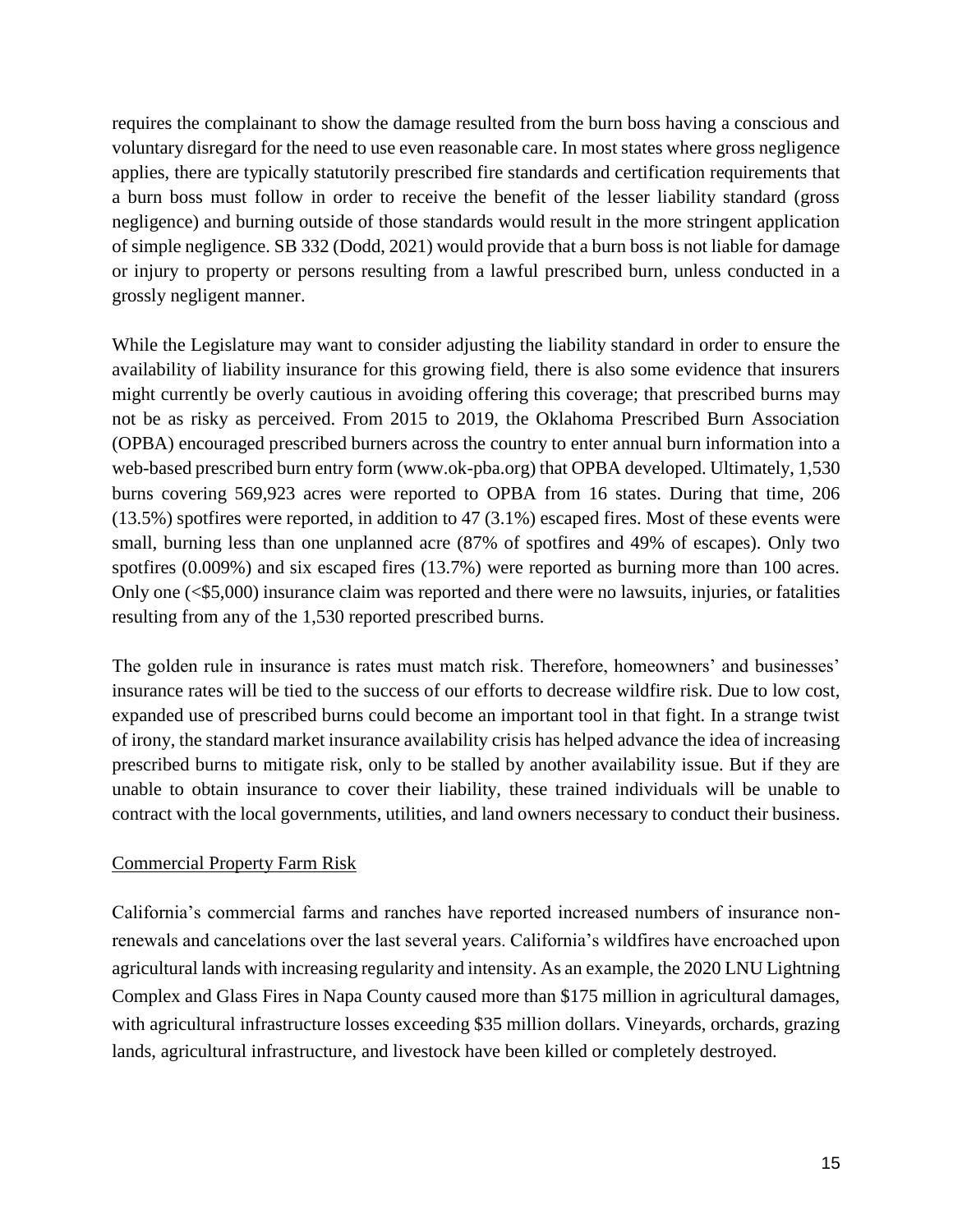While agriculture infrastructure losses are smaller than those for residential and other commercial properties over the last several years, it appears that the aggregated loss of all property and property risks could perhaps be driving non-renewals across several lines. Several counties are experiencing both commercial and homeowners availability problems. According to a report by inewsource.org, the [California Farm Bureau Federation](https://www.cfbf.com/) has learned of about 500 hundred farmers in Napa, Sonoma, Monterey and San Luis Obispo counties who have been unable to renew their insurance policies since 2019.

California has over 25 million acres of farmland, most of which is in the low fire risk central valley. However farmers, ranchers, and growers in the central valley foothills, central coast, inland southern California, and wine country are now struggling to find coverage. Unlike homeowners and many business property owners, farming and ranching operations do not have access to basic property insurance provided by the California FAIR Plan. If a farmer is unable to find insurance on the private market and lives on their farm, the FAIR Plan can only offer coverage for the home. Unfortunately, this can leave the barn and other out buildings, as well as farming equipment, uninsured. The unregulated surplus line insurers are farmers' only true secondary market option for commercial property coverage.

The unavailability of property insurance can impact another financial component related to the farming, the availability of financial credit. Insurance is critically important for farming operations because lines of financial credit require a farm or ranch to have insurance coverage. Many farmers take out large loans in order to plant the year's crop, paying it back after harvest, and sometimes farmers must use the farm itself as collateral on the loan. An uninsured farm cannot be collateralized, potentially leaving the farmer with no access to capital to operate the farm. The unavailability of insurance will no doubt have the greatest impact on smaller and family run farms first, and could drive them out of business.

SB 11 (Rubio, 2021) would authorize farms to access the FAIR Plan for basic property coverage. Under Insurance Code Section  $10091(c)$ , FAIR is specifically prohibited from writing "farm" risks," but according to the California Farm Bureau, the agricultural lexicon "farm risk" is a more accurate reference to insurance for the protection of agricultural crops (i.e. crop insurance), not property coverage. Generally speaking, crop insurance is for the protection of commodities from risks associated with production, foreign and domestic markets, unforeseen institutional changes, personal risk (death, illness or injury) and financial risks. In most cases, crop insurance covers loss of commodity yield or revenue, not infrastructure. SB 11 (Rubio, 2021) would not authorize the FAIR Plan to sell crop insurance, as this coverage is reportedly readily available.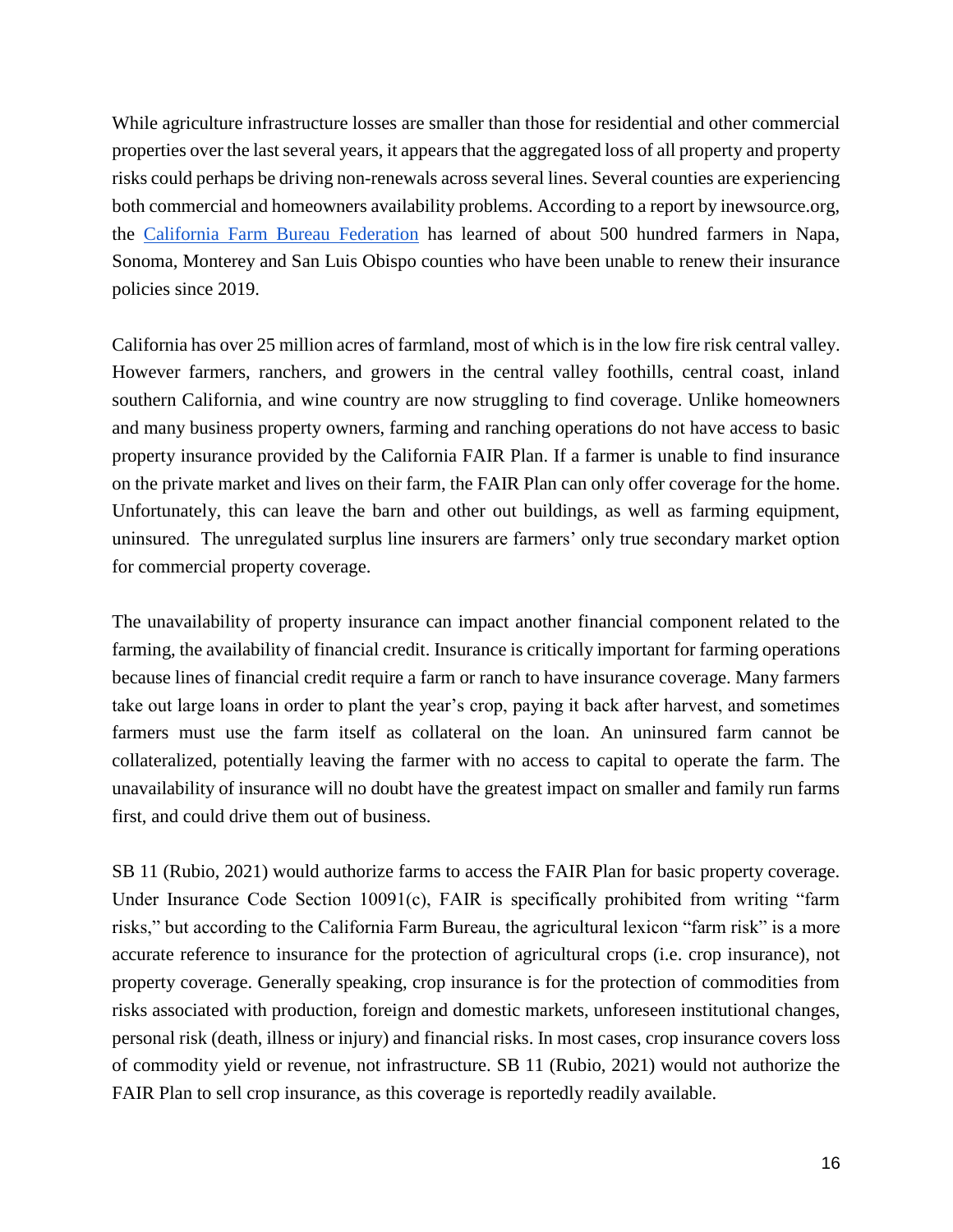#### APPENDIX A: RECENTLY ENACTED INSURANCE LEGISLATION

The following recent insurance-related measures were enacted to address access, adequacy, and affordability of homeowners insurance. The bills are listed according to their impact and some are listed more than once.

#### **Access**

*AB 407 (Bigelow), Chapter 190, Statutes of 2017*, authorizes a fraternal fire insurer to offer liability coverage in conjunction with a fire insurance policy.

*AB 1816 (Daly), Chapter 833, Statutes of 2019,* requires insurers to provide a 75-day notice to policyholders when they nonrenew a homeowners policy and expands the areas that qualify for "write-out" credits against assessments issued by the California Fair Access to Insurance Requirements (FAIR) Plan to include high and very high fire hazard severity zones.

*AB 1875 (Wood), Chapter 629, Statutes of 2018,* requires CDI to establish the California Home Insurance Finder (Finder) on its website by July 1, 2020, as specified; requires the CDI to annually survey licensed insurance agents, brokers and admitted insurers regarding inclusion on the Finder, with names, addresses, phone numbers and Internet website links, if any, of the licensed insurance agents and brokers, and admitted insurers that request inclusion on the Finder, aggregated by ZIP Code and by the languages in which the agent, broker or insurer transacts insurance; requires, on or after July 1, 2020, an insurer to provide to an applicant who is denied coverage, or to a policyholder whose policy is canceled or not renewed, information regarding the Finder, and allows the insurer to combine this disclosure with a disclosure regarding information about the FAIR Plan; requires, on or after July 1, 2020, upon offer of a policy of residential property insurance a disclosure to be provided to the applicant that policies from other insurers offering extended replacement cost coverage of at least 50% may be available for that property, as specified; requires the insurer, agent or broker to include the Website address of the CDI Homeowners Coverage Comparison tool in the disclosure; requires insurers to annually notify the CDI the amount of extended replacement cost coverage offered for each policy or product sold in the state if it is different than what was reported the previous year and requires the CDI to annually update the comparison tool with that information..

*SB 824 (Lara), Chapter 616, Statutes of 2018,* prohibits an insurer from canceling or refusing to renew a homeowners insurance policy solely because the insured structure is located in an area in which a wildfire has occurred for one year from the date of a declaration of a state of emergency;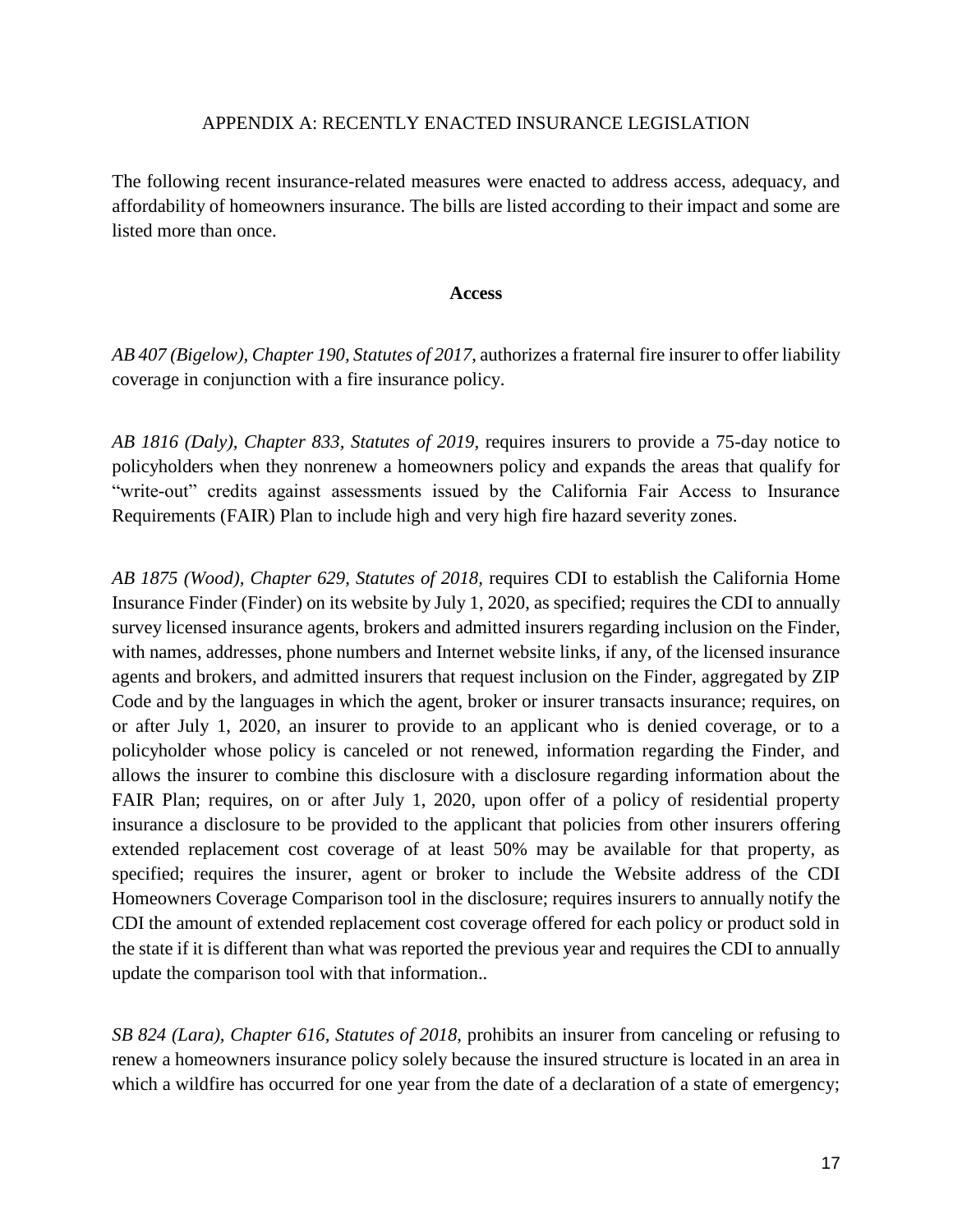and requires admitted insurers with at least \$10 million in written premiums in California to biennially report to the CDI specified fire risk information on residential property policies*.*

*SB 894 (Dodd), Chapter 618, Statutes of 2018,* requires insurers to offer to renew a residential insurance policy on a home lost by reason of a qualifying disaster for at least two periods (from 12 to 24 months).

*SB 1302 (McGuire) Chapter 543, Statutes of 2016*, requires insurers to provide the FAIR Plan Internet Web site address and statewide toll-free telephone number to an applicant for insurance who is denied coverage, or a policyholder whose policy is canceled or non-renewed; requires the FAIR Plan to establish and maintain an Internet Web site through which a person may receive information and assistance in applying for insurance; requires an agent or broker to assist a person in making an application for the FAIR Plan, another insurer offering coverage or provide the person with the FAIR Plan Website and phone number.

## **Adequacy**

*AB 188 (Daly), Chapter 59, Statutes of 2019,* Applies a single rule to determine the value of property damage to both total and partial losses under an "actual cash value" insurance policy.

*AB 447 (Maienschein) Chapter 432, Statutes of 2015*. prohibits an insurer that issues policies covering real property designed for human habitation, including single family homes, condominiums and multiunit commercial apartments, from failing or refusing to accept an application for, issue a policy to an applicant for insurance, or cancel a policy based on the source of income of residential tenants or the receipt of housing assistance by tenants from the federal or state government or from a local public entity, and prohibits the insurer from requiring this information on the application for insurance.

*AB 1772 (Aguiar-Curry), Chapter 627, Statutes of 2018, extends the minimum time limit for an* insured to collect the full replacement cost of a loss related to a state of emergency to 36 months; requires an insurer to provide additional extensions of 6 months if the insured, acting in good faith and with due diligence, encounters a delay or delays in approvals or reconstruction of the home; and requires all policy forms issued or renewed by an insurer to be in compliance with these changes on or after July 1, 2019.

*AB 1797 (Levine), Chapter 205, Statutes of 2018,* requires an insurer to provide to the policyholder, every other year at the time of the offer to renew the policy, an estimate of the cost necessary to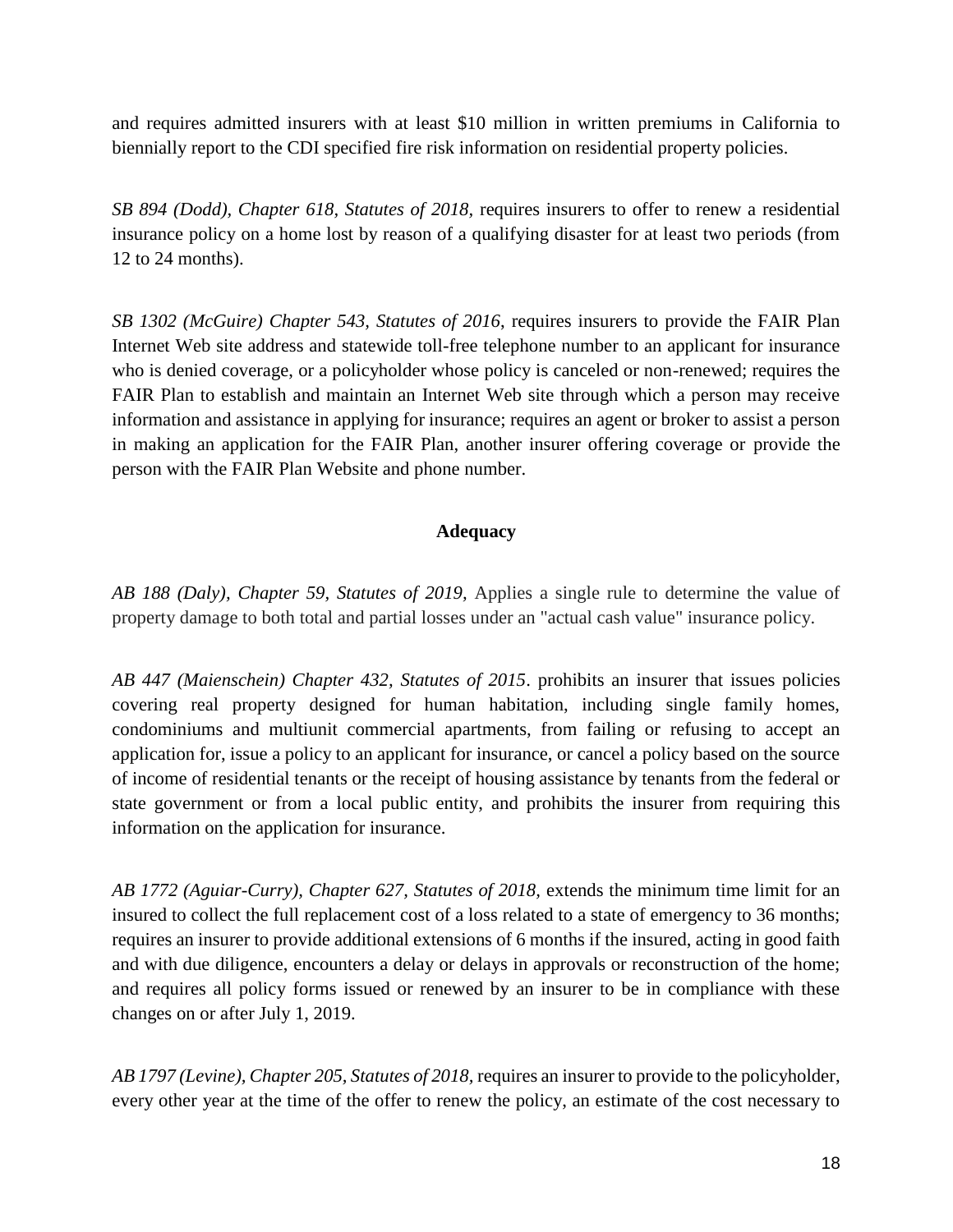rebuild or replace the insured structure, with certain exceptions as specified; and takes effect on July 1, 2019.

*AB 1799 (Levine) Chapter 69, Statutes of 2018*, requires the complete copy of a residential insurance policy provided to an insured after a loss to include the full insurance policy, any endorsements to the policy, and the policy declarations page; and provides that if the request for a copy of the policy is a result of a loss in a state of emergency, the insurer may, upon the request of the insured, provide an electronic copy of the entire policy.

*AB 1800 (Levine), Chapter 628, Statutes of 2018,* prohibits, in the event of a total loss, a residential property insurance policy from containing a provision that limits or denies payment of building code upgrade cost or replacement cost, including extended replacement cost, to the extent those costs are otherwise covered under the policy, based on the fact the insured has chosen to rebuild or purchase a home at a new location.

*AB 1816 (Daly), Chapter 833, Statutes of 2019,* raises the limit on homeowners insurance claims covered by the California Insurance Guarantee Association (CIGA) to \$1 million.

*AB 1875 (Wood), Chapter 629, Statutes of 2019,* requires insurers to report the amount of extended replacement cost coverage to CDI.

AB 2594 (Friedman), Chapter 639, Statutes of 2018, revises the standard form fire insurance policy to extend the statute of limitations to bring suit to 24 months after the inception of the loss if the loss is related to a state of emergency, as defined.

*SB 240 (Dodd), Chapter 502, Statutes of 2019,* requires CDI to publish a bulletin regarding significant California laws pertaining to property insurance policies and an insurance adjuster handbook; requires specified unlicensed independent insurance adjusters to read and understand those materials; and requires insurers to provide a claimant with contact information of an individual or team who will be familiar with the claim if the insurer assigns a third or subsequent adjuster to the claim within a six-month period.

*SB 872 (Dodd), Chapter 261, Statutes of 2020,* grants commercial property insureds the same minimum time limits to collect full replacement value as those that apply to homeowners; provides an advance payment of at least four months additional living expenses if the home was a total loss due to a declared state of emergency; and requires the insurer to provide an advance payment of no less than 25% of the policy limit for contents without an inventory of lost items.